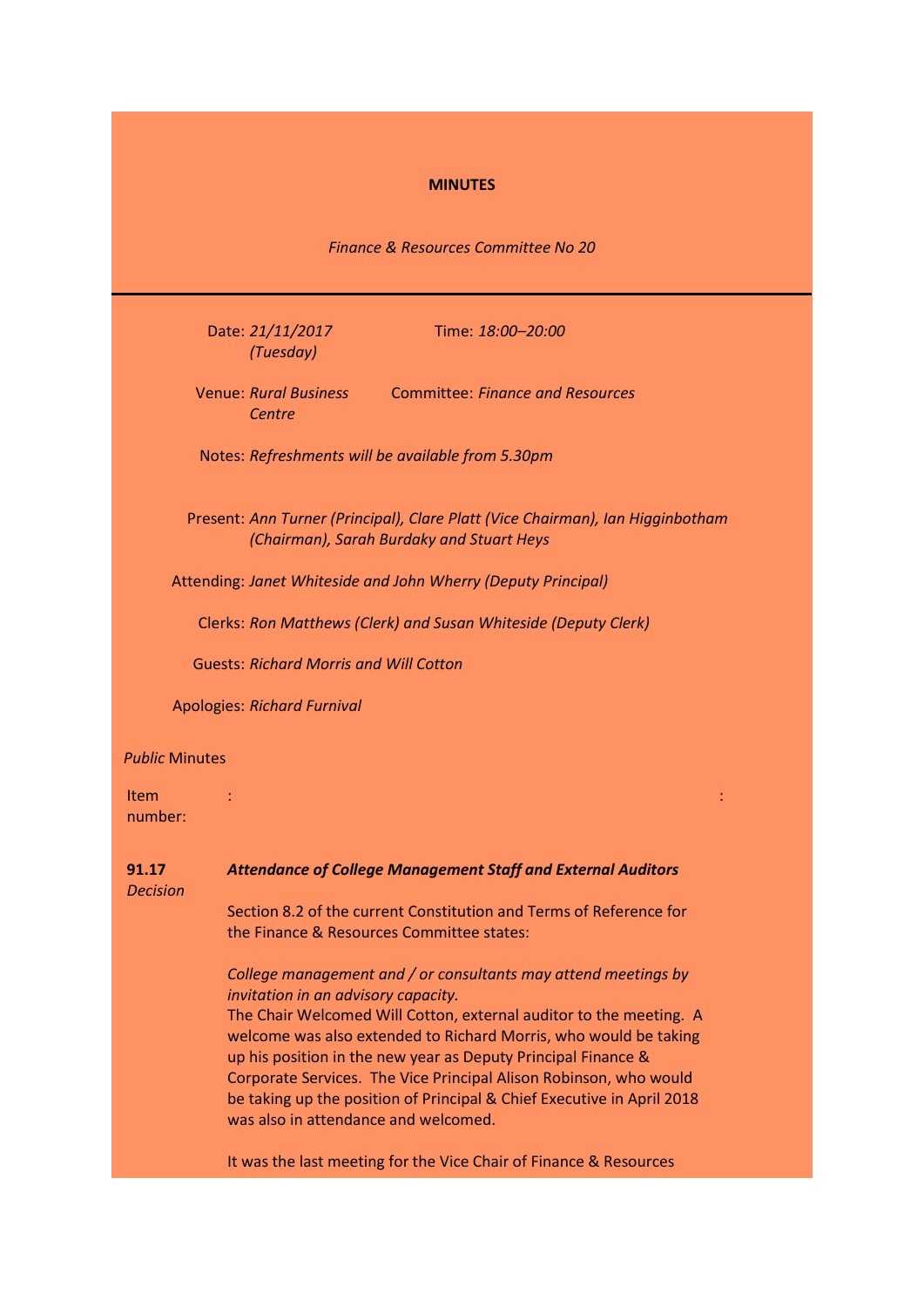Committee, Clare Platt. Clare's second term of office would expire on 31 December, therefore she was retiring from the Board. The Chair acknowledged her good works for the Committee and the College and noted the effective balance of skills on the Committee through her knowledge in the Resources aspect of business and her role as Safeguarding Governor. The sentiment was echoed by staff and Committee members. Clare responded appropriately. Clare would be attending the Christmas lunch and her final meeting would be the December Corporation.

### **Resolved:**

### **That College Management Staff and a representative of the External Auditors attend the meeting.**

#### **92.17** *Apologies for Absence*

*Record*

Apologies for absence had been received from Richard Furnival.

#### **93.17** *Public Minutes of Previous Meeting*

*Decision*

The public minutes of the Finance and Resources Committee meeting number 18 held on 5 September 2017 (published on the extranet) were signed and agreed as a true and accurate representation of the meeting

#### **94.17** *Declarations of Interest*

*Record*

# There were no declarations of interest made in respect of items on

the public agenda.

#### **95.17** *Strategic Plan Progress Report*

*Decision*

The Committee gave consideration to the Strategic Plan Progress Report for the Finance and Resources Committee. The item was considered after item 95.17.

The key performance indicators related to recruitment, the Capital Plan, Human Resources Statistics and financial performance.

Recruitment for 16 to 18 year olds was below target at this point but once recruitment completed for all schemes, it was anticipated that the target would be reached. This would secure income for the next academic year as funding was lagged which in turn meant the income for this academic year would remain unaffected.

Higher Education numbers were below target but in part this was due to the lower numbers progressing to the second year of study. The first year intake was slightly up on the previous year. A split on the report would illustrate and help with future interpretation.

Apprenticeships recruited to roll on roll off programmes. Numbers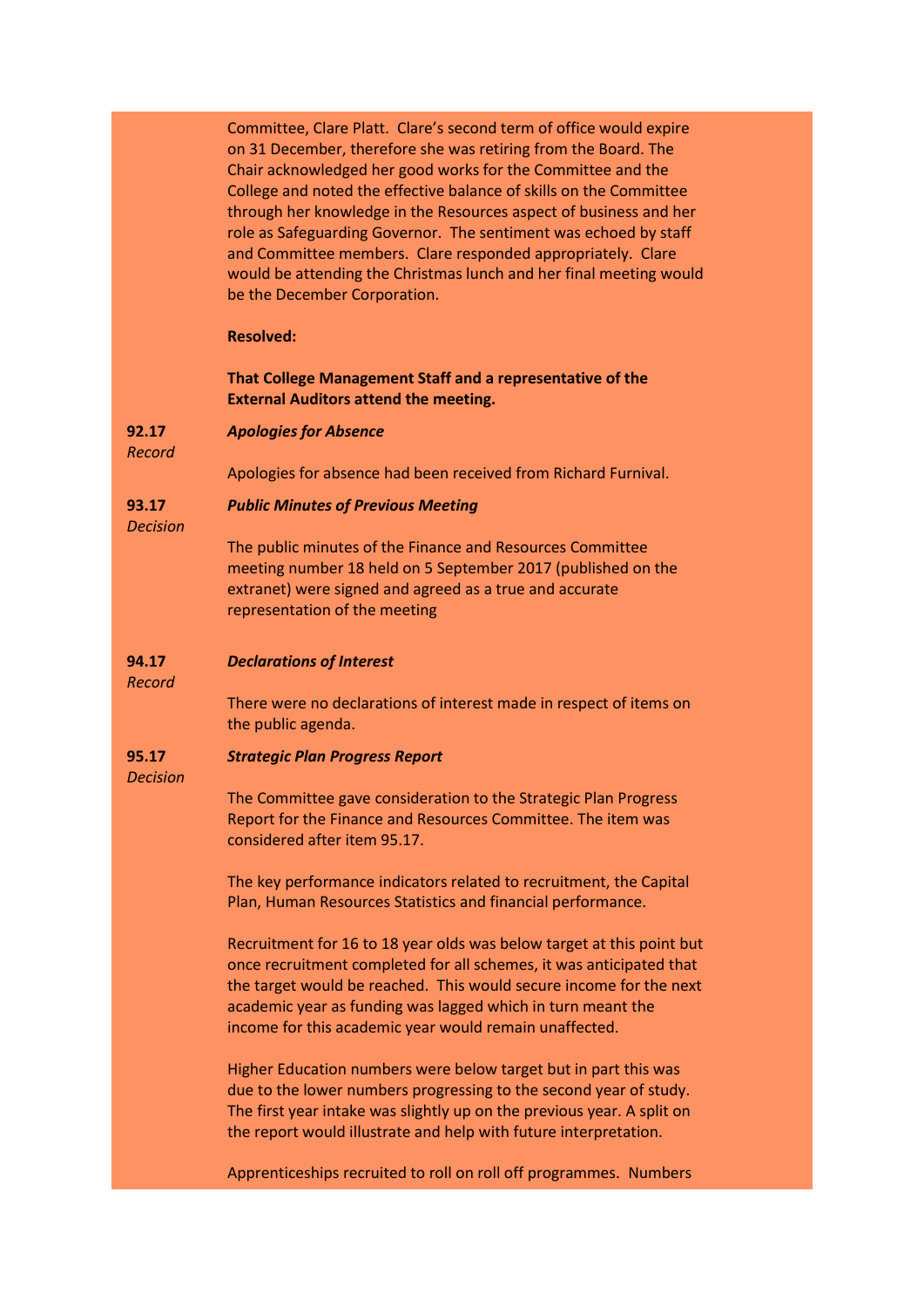were healthy and income, though slightly below target, was due to increase. Members noted growth was predicted.

Key performance indicators on financial performance, delivery of the capital plan and staff sickness were being met.

Members were mindful of their responsibility to scrutinise the figures to satisfy the Board on progress. They considered the report in detail and commented that responses to their questions provided assurance and explanations that College was on track to deliver to targets. A written paper on recruitment and more details of 'red' areas would provide clarity and alleviate concerns.

Members noted the surplus before interest was ahead of plan.

Members noted the time frames for review of the current Strategic Plan and that a review was scheduled for late April or early May when recruitment to senior post holder positions was complete and Alison Robinson would be in post as Principal.

### **Resolved**

### **That the Strategic Plan Progress Report be received.**

**96.17** *Decision Financial Statements Auditors Report and Financial Statements for the Year Ended 31 July 2017 and Audit Findings Report*

This item was taken prior to item 94.17.

### **The Audit Findings Report for the year ended 31 July 2017**

This document was provided for members' information and had been considered and commended to Corporation by the Audit & Governance Committee at their meeting on 7 November 2017. The external audit representative went through the Findings Report for the benefit of the Committee.

The Auditor confirmed RSM would sign the Opinion on the Financial Statements.

The Auditor confirmed RSM would sign the regularity conclusion. Both statements were lodged within the 'Myerscough College Report and Financial Statements for the year ended 31 July 2017'.

## **Report and Financial Statements for the year ended 31 July 2017** The document had been presented to the Committee's previous

meeting as the pre-audited accounts. The headline figures reported to the meeting had not changed

The external audit representative went through the document with members discussing matters and asking questions throughout.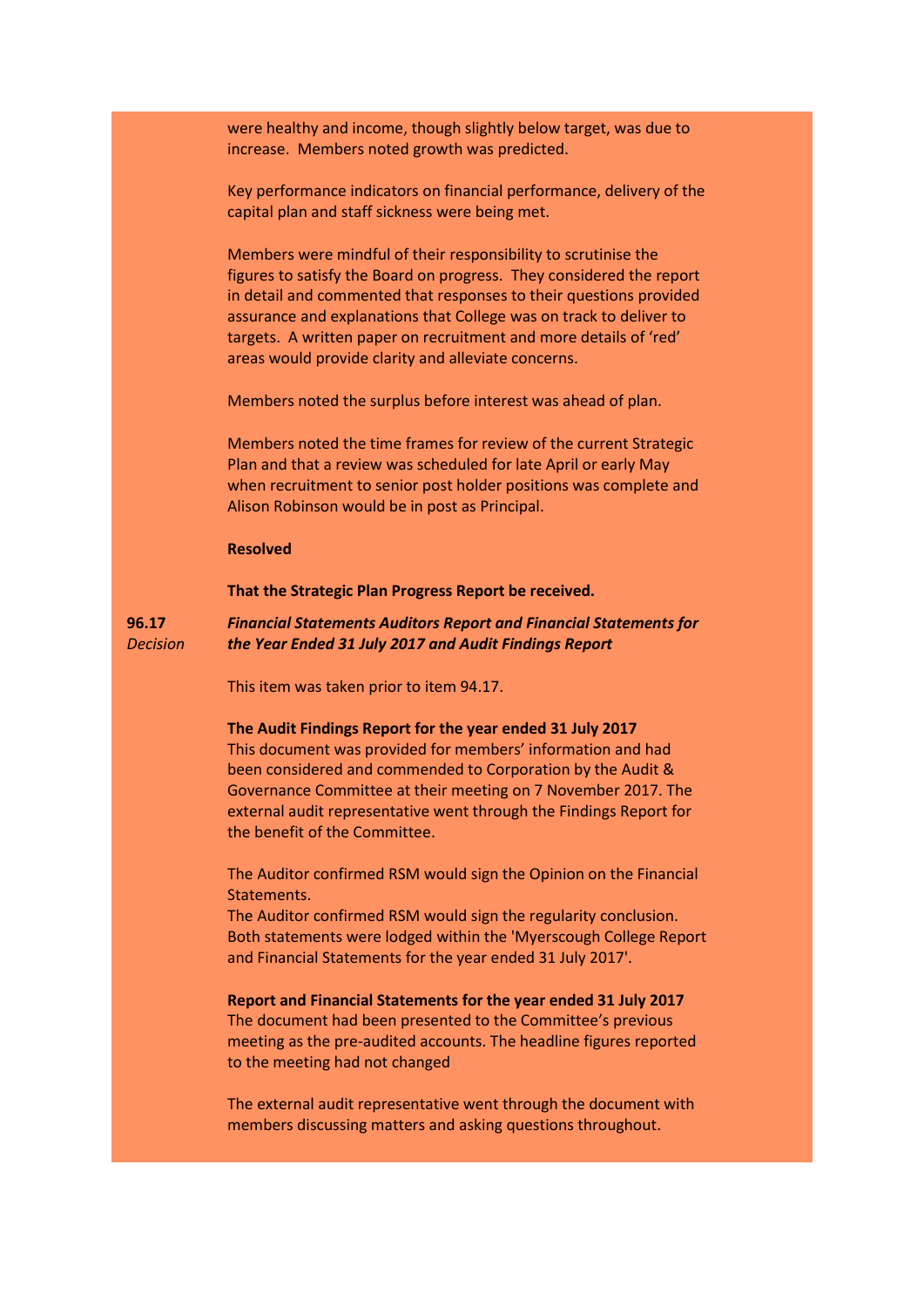The report outlined the nature, objectives and strategies of the College and its legal status. The College is classed as an exempt charity and so the Governors are classed as trustees and give regard to public benefit through the advancement of education as noted in the document.

In terms of the challenges within the sector, the College showed a good financial position. There was growth in income and a surplus was generated in the year of £131k after a loss on disposal assets of £4k. The impact of the local government pension scheme was an accounting charge of £1,106k to the statement of comprehensive income.

The statement concerning the College's regularity, propriety and compliance with the funding bodies' terms and conditions was noted and would be signed by the Chair of Corporation and the Chief accounting Officer (Principal) once approved.

Members gave attention to the detail around income and expenditure noting an increase in income. They also commented on the treatment of the Croxteth long-term lease. They noted the Pension Scheme's actuarial loss. Investment performance had improved so there should be a more favourable position this year in terms of the FRS102 accounting treatment.

During discussion it was concluded that the accounts presented a sound financial position and reflected the management accounts as presented throughout the year.

The Auditor commented that the audit had been a smooth process and commended the College's preparations and quality of work with information produced to a high standard and thanked Janet Whiteside and the Finance team for their help and assistance. In turn, Management passed thanks to the auditors, noting the professionalism of the team and acknowledging constructive discussions.

Members expressed satisfaction with the discussions and agreed an external audit representative would not be required to be in attendance at the Corporation meeting on 12 December 2017 when the accounts would be presented for final approval by the Chair of Finance & Resources Committee.

The external Auditor, Will Cotton left the meeting after this item and the agenda returned to its listed order.

### **Resolved:**

**That the audited Annual Accounts and Members Report for the year ended 31 July 2017 be commended to the Corporation for approval.**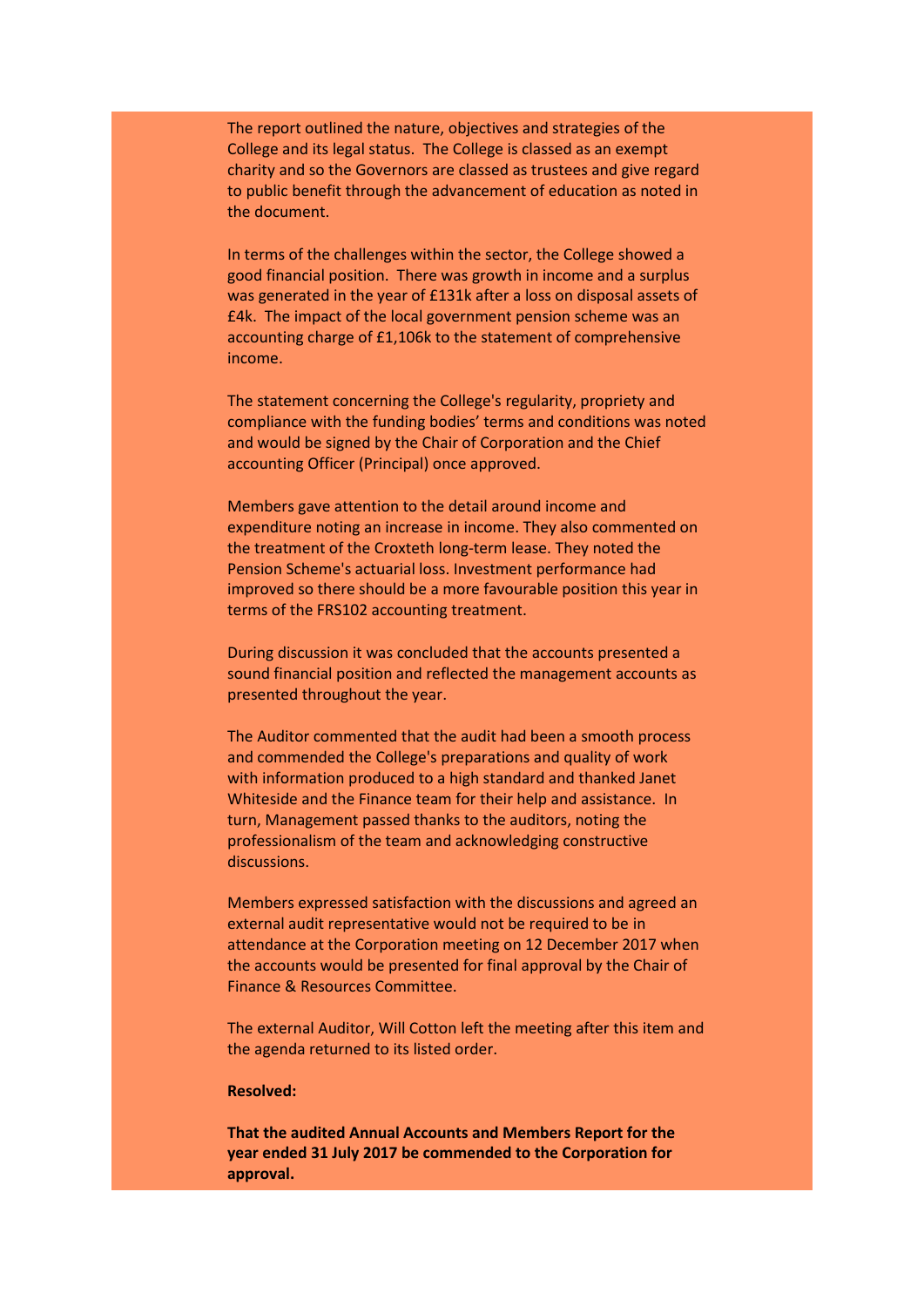| 97.17<br><b>Information</b> | Myerscough College Financial Plan 2017 - 2019 & Financial Health                                                                                                                                      |
|-----------------------------|-------------------------------------------------------------------------------------------------------------------------------------------------------------------------------------------------------|
|                             | The College has received a letter from the Education and Skills<br>Funding Agency regarding the Financial Plan for 2017 - 2019 and<br>confirming the Financial Health of the College remained "Good". |
|                             | The letter also included the financial dashboard for the College<br>which provided comparisons with all other colleges.                                                                               |
|                             | <b>Resolved:</b>                                                                                                                                                                                      |
|                             | That the Myerscough College Financial Plan 2017 to 2019 and<br><b>Financial Health be noted</b>                                                                                                       |
| 98.17<br><b>Decision</b>    | <b>Student Union Annual Accounts for the Year Ended 31 July 2017</b>                                                                                                                                  |
|                             | Consideration was given to the Student Union annual accounts for<br>the year ended 31 July 2017.                                                                                                      |
|                             | The MSU receives £9,000 from College funds for each academic year.                                                                                                                                    |
|                             | The cumulative fund as at 31 July 2017 was £18.5k.<br>Purchases had included table tennis equipment, smoke machine, x-<br><b>Box</b>                                                                  |
|                             | Income had exceeded expenditure. The accounts showed the<br>Association remained solvent.                                                                                                             |
|                             | The Committee expressed satisfaction with the accounts.                                                                                                                                               |
|                             | <b>Resolved:</b>                                                                                                                                                                                      |
|                             | That the Myerscough Student Union Audited Annual Accounts for<br>the year ending 31 July 2017 be approved.                                                                                            |
| 99.17<br><b>Decision</b>    | Financial Position Statement for the Period Ended 31 October 2017                                                                                                                                     |
|                             | The results for the period ending 31 October 2017 showed the<br>College generating a surplus which equated to 7% as a percentage of<br>income.                                                        |
|                             | The balance sheet remained healthy with cash balances of £5.6<br>million and cash days of 68.                                                                                                         |
|                             | Investment income remained affected by low interest rates though<br>opportunities were being explored following the base rate increase.                                                               |
|                             | The Committee made reference to various aspects of the report<br>noting that income was in line with budget.                                                                                          |
|                             | The Farm budget was being closely monitored and to date was<br>achieving phased budget. The farm received further consideration                                                                       |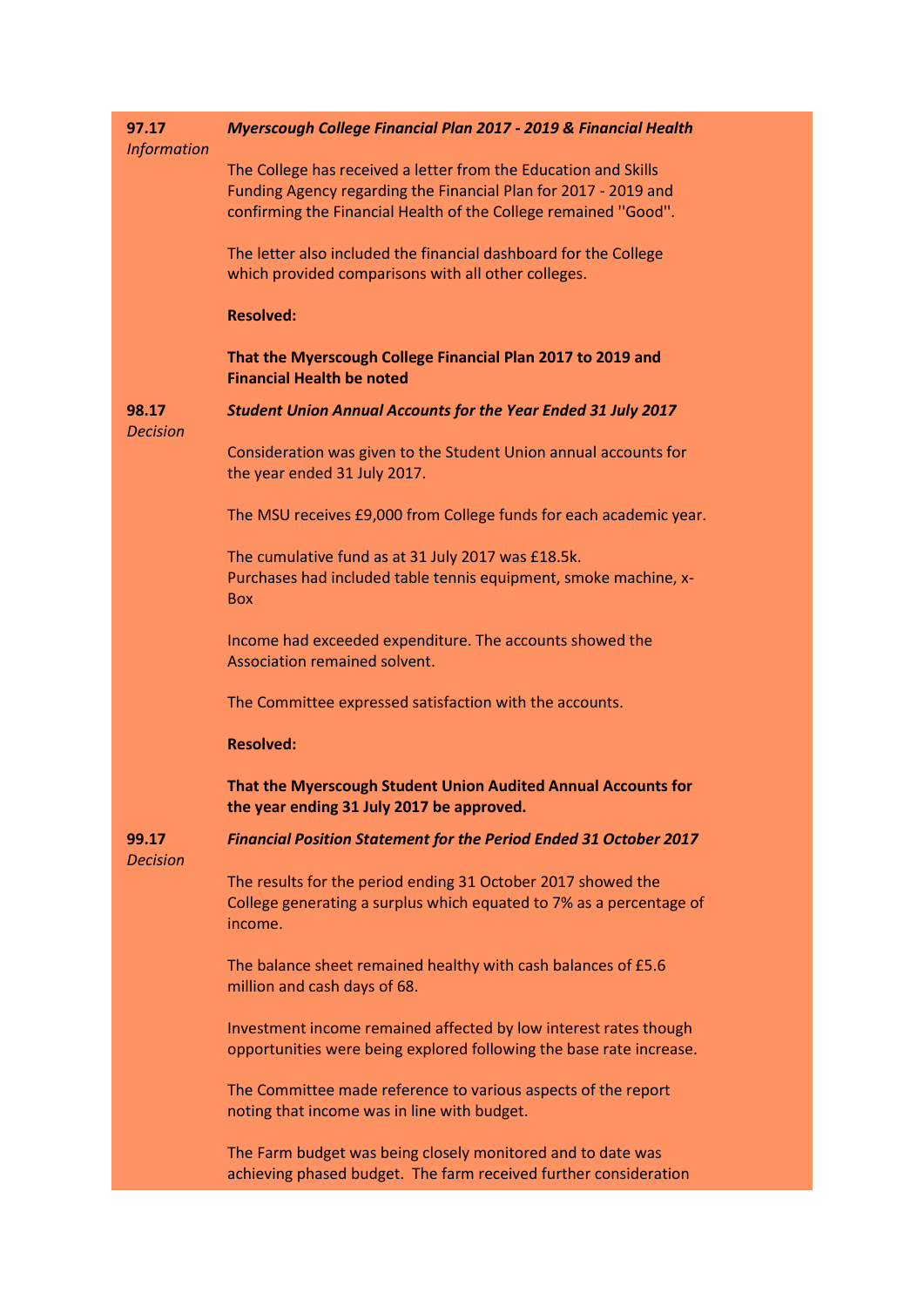under the Myerscough Ventures item, minute 102.17 refers.

### **Resolved:**

**That the Financial Position Statement for the period ended 31 October 2017 be received.**

**100.17** *Myerscough Ventures Report for the Period Ended 31 October 2017*

*Decision*

Consideration was given to the Myerscough Ventures Financial Performance Report for the period ended 31 October 2017.

At the end of the first three months the income contribution from Myerscough Ventures was above profile providing a total contribution of £311,290. With inclusion of the Farm, which was not part of Ventures but was routinely reported at this part of the meeting as a commercial activity, the total was £271,290.

Contributions to overheads was shown after the allocation of the direct costs associated with the activity.

**Equine Operations** - Equine Events had been quieter than anticipated.

**Sports and Golf Academy** - A good start to the year. The significant contract with Blackpool Football Club continues.

**Residential Operations** -Occupancy was up on the previous year. Some one-off furniture costs resulted in the area being slightly behind profile.

**Catering Operations -** The area was ahead of target benefiting through the increased numbers of residential students.

**Horticulture** - The area was behind profile. Tours remained popular.

**Stumble inn** - The area was ahead of target.

**Events -** The area was slightly behind target. Numbers for Easter bookings looked promising.

**Farm -** The Farm was currently performing to budget. Members noted the additional detail in the report, which gave predictions on potential areas of concern and how these would be mitigated. Finance & Resources Committee requested a Farm Action Plan be made available to members following the meeting. They requested that the Food Farming Innovation & Technology Centre (FFIT) be listed and reported on separately so they could be aware of activities and see how the return on investment would materialise.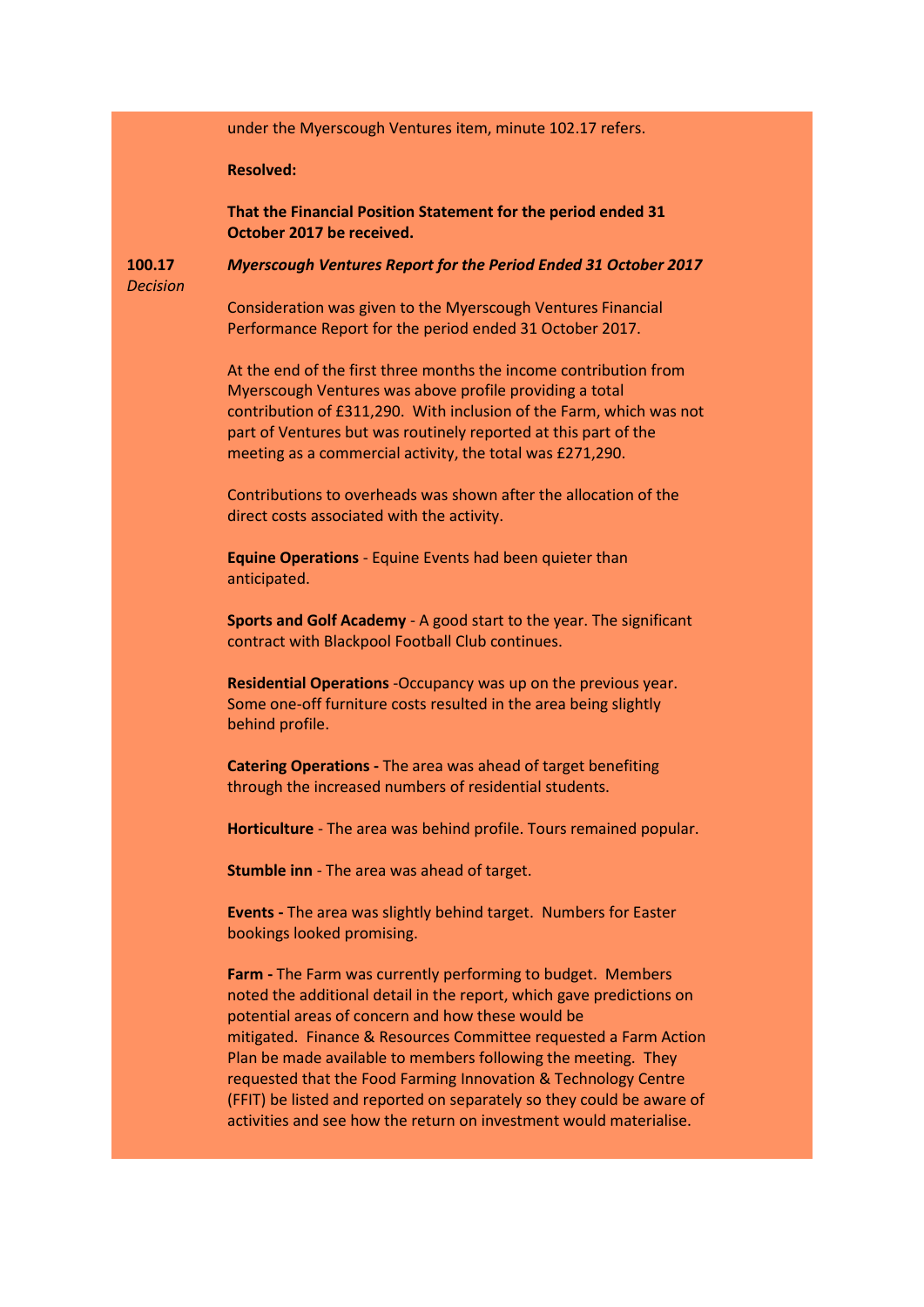|                           | The Committee noted the explanations and the focus on primary<br>purpose of the College. Myerscough Ventures continued to make a<br>positive contribution to the College.                                |
|---------------------------|----------------------------------------------------------------------------------------------------------------------------------------------------------------------------------------------------------|
|                           | <b>Resolved:</b>                                                                                                                                                                                         |
|                           | That the financial performance report on Myerscough Ventures for<br>the period ended 31 October 2017 be received.                                                                                        |
| 101.17<br><b>Decision</b> | Capital Expenditure Report for the Period ended 31 October 2017                                                                                                                                          |
|                           | Total expenditure against the annual budget of £3,924k for 2017 /<br>2018 amounted to £665k at 31 October 2017.                                                                                          |
|                           | The Committee noted progress made on the capital projects and<br>that the report was in line with expectations and to agreed<br>tolerances.                                                              |
|                           | <b>Resolved:</b>                                                                                                                                                                                         |
|                           | That the report on Capital Expenditure for the period ended 31<br>October 2017 be received as submitted.                                                                                                 |
| 102.17<br><b>Decision</b> | <b>Statutory Risk Register</b>                                                                                                                                                                           |
|                           | Members gave consideration to those elements of the Risk Register<br>applicable to Finance & Resources Committee.                                                                                        |
|                           | Risks were arranged in categories, Financial, Estates and Human<br>Resources and risks were ordered according to severity. Changes<br>were in italics. For future reports, changes would be highlighted. |
|                           | Members noted the risks identified were firstly classed as 'Inherent<br>Risks'. Actions taken to mitigate this risk resulted in the 'Residual<br>Risk'.                                                  |
|                           | Members received an update on actions and noted a full review of<br>short courses was being arranged.                                                                                                    |
|                           | <b>Resolved:</b>                                                                                                                                                                                         |
|                           | That the Statutory Risk Register for Finance & Resources<br><b>Committee be received.</b>                                                                                                                |
| 103.17<br><b>Decision</b> | Human Resources Statistics for the Period Ended 31 October 2017                                                                                                                                          |
|                           | The report contained analysis of staff turnover, breakdown and<br>analysis of leavers, staff stability index, staff sickness statistics and<br>the Staff Survey Action Plan.                             |
|                           | Staff turnover had increased, at 13.04% but remained below the AoC                                                                                                                                       |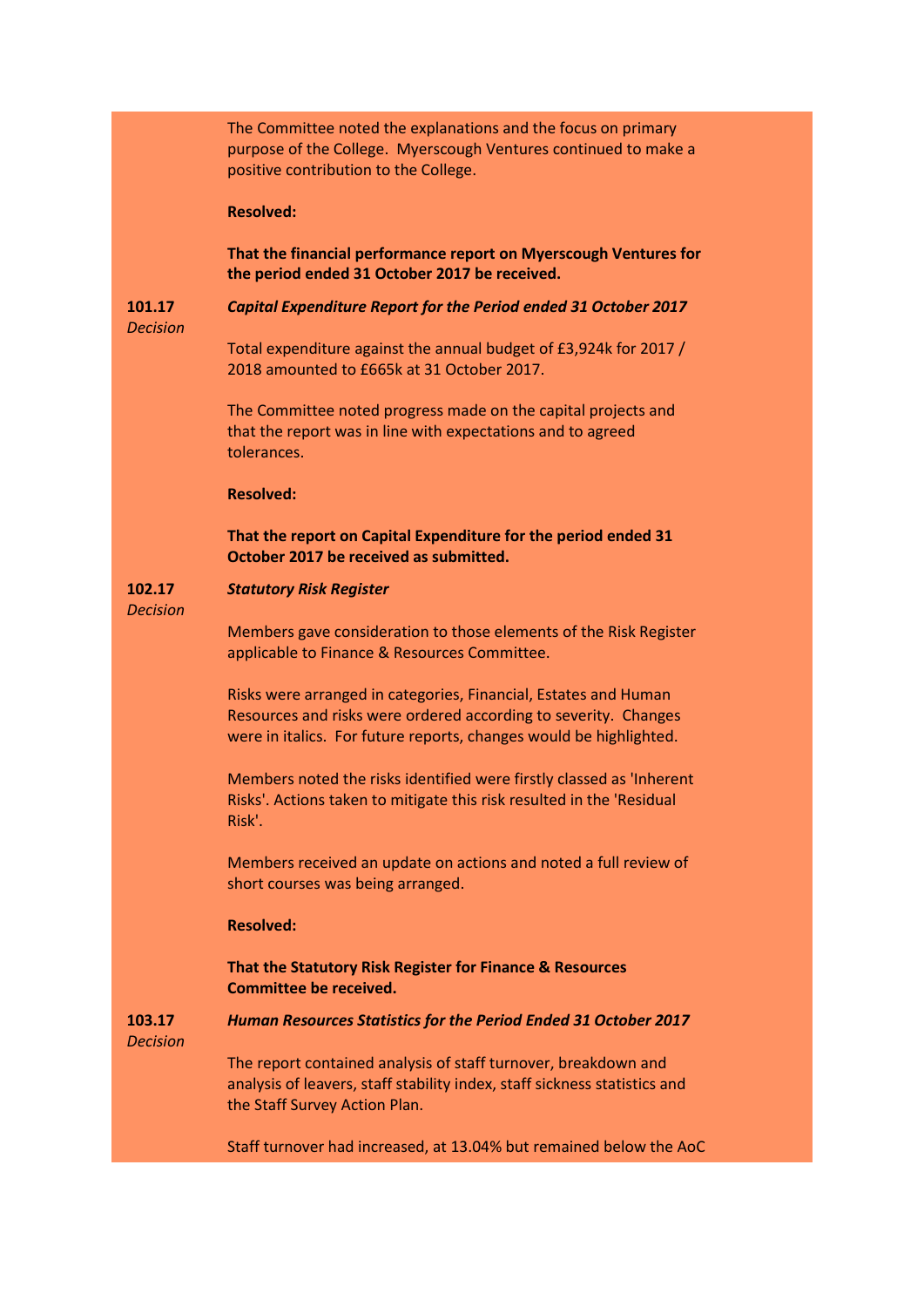benchmark. Members noted the main reasons for leaving were promotion, relocation, retirement and level of pay.

Sickness continued to be monitored, and had met College targets, the overall sick pay total had reduced.

Members noted continued activity in policy updates, reporting statistics and HR engagement with staff for training and information sharing purposes.

### **Resolved:**

**That the Human Resources Report be received.**

**104.17** *Decision*

*Health and Safety Report for the Period Ended 31 October 2017* Members gave consideration to the Health and Safety Report for the

period ended 31 October 2017 which included a summary of key strengths, areas for improvement, actions taken and the impact, and further actions planned and expected impact.

Accidents were depicted by area as well as cause.

There had been 1 RIDDOR reported accident which did not require further investigation.

A high accident rate was reported from the Witton campus in East Lancashire and a low incidence of reporting was noted from the Croxteth Campus in Merseyside. Visits were planned to further investigate.

The highest rate of accidents was under the category 'Other / Health'.

A Health & Safety audit of Foundation Learning had been carried out and Action Plan agreed.

Many staff had taken advantage of free flu injections offered at the College.

Slips trips and falls made up the greatest number of accidents.

Members were pleased to note the importance attached to the reporting of 'near misses'.

RSM, the College internal Auditors had carried out an audit on Disaster, Recovery and Contingency Planning. From the audit there were three low level actions identified.

There had been a successful desk top exercise to test the emergency manual, an action plan produced which included staff training and